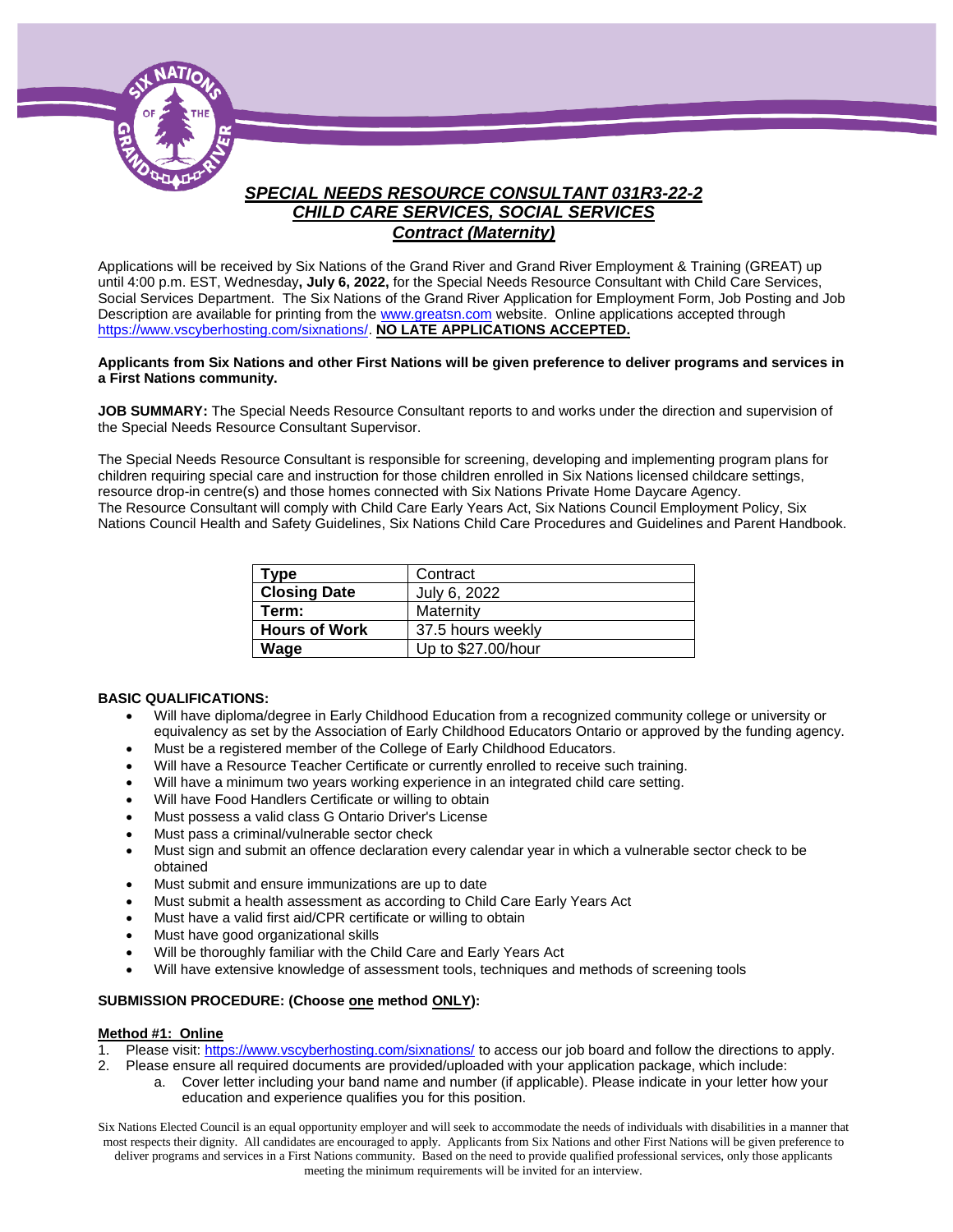- b. Recent resume clearly identifying that you meet the Basic Qualifications of this position as stipulated above.
- c. Copy of your education diploma/degree/certificate and transcript.
- 3. If you have any questions or need assistance please reach out to Lesleigh Rusnak, Staffing Officer at 519-445-2223 ext 4343 or via email a[t staffhr@sixnations.ca.](mailto:staffhr@sixnations.ca)

#### **Method #2: GREAT – Applications must include all of the following:**

- 1. Printed, filled in and authorized Six Nations of the Grand River Application for Employment Form.
- 2. Cover letter including your band name and number (if applicable). Please indicate in your letter how your education and experience qualifies you for this position.
- 3. Recent resume clearly identifying that you meet the Basic Qualifications of this position as stipulated above.
- 4. Photocopy of your education diploma/degree/certificate and transcript.
- 5. Place all documents listed above in a sealed envelope and mail to or drop off at:

#### **Special Needs Resource Consultant – Contract – 031R3-22-2**

c/o Reception Desk Grand River Employment & Training (GREAT) P.O. Box 69, 16 Sunrise Court Ohsweken, Ontario N0A 1M0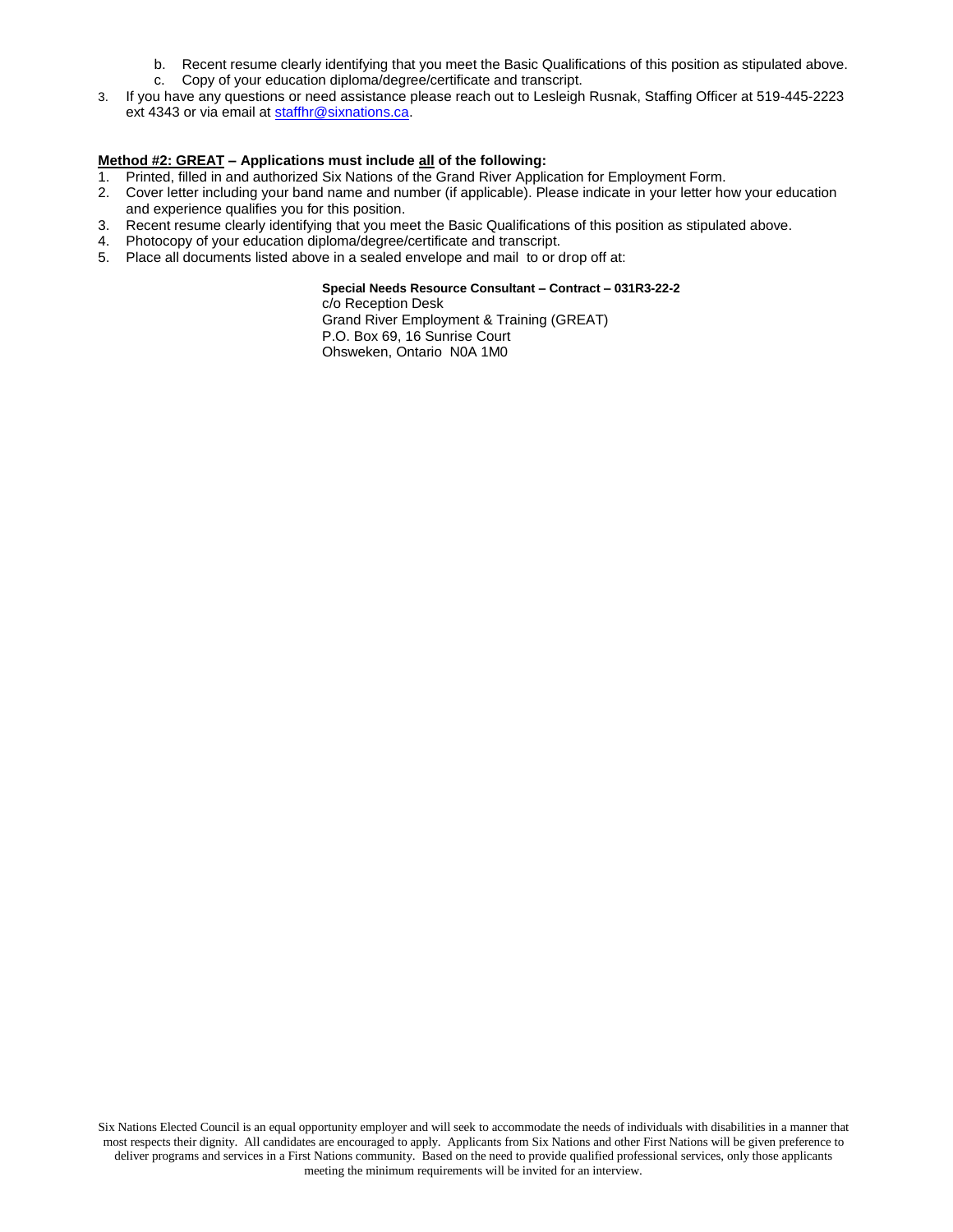## **SPECIAL NEEDS RESOURCE CONSULTANT CHILD CARE SERVICES**

# **REPORTING RELATIONSHIP:**

Reports to and works under the direction and supervision of the Special Needs Resource Consultant Supervisor.

# **PURPOSE AND SCOPE OF THE POSITION:**

The Special Needs Resource Consultant is responsible for screening, developing and implementing program plans for children requiring special care and instruction for those children enrolled in Six Nations licensed childcare settings, resource drop-in centre(s) and those homes connected with Six Nations Private Home Daycare Agency.

The Resource Consultant will comply with Child Care Early Years Act, Six Nations Council Employment Policy, Six Nations Council Health and Safety Guidelines, Six Nations Child Care Procedures and Guidelines and Parent Handbook.

# **DUTIES AND RESPONSIBILITIES:**

# **1. TECHNICAL:**

- $\triangleright$  Screen and assess children identified by internal/external services as requiring special care or instruction.
- $\triangleright$  Develop and monitor individual programs to meet the needs of those children
- $\triangleright$  Complete case notes, behavior plans, reports, assessments, referrals.
- $\triangleright$  Monitor the progress of children with special needs through observation, formal and informal assessment and collect information on a regular basis.

# **2. ADMINISTRATIVE:**

- $\triangleright$  Prepare progress reports for parents and staff.
- $\triangleright$  Update information, review and prepare reports.
- $\triangleright$  Maintain daily activity log.
- $\triangleright$  Maintain appropriate records regarding child's special needs and the services provided to address them.
- Maintain statistics and other information required for reporting purposes.
- $\triangleright$  Supervise, coach and encourage staff.

# **3. COMMUNICATIONS & LIAISON**

- Inform parents and staff of the objectives of individual programs and give instructions on implementing the programs at home and in the day care.
- $\triangleright$  Keep parents and staff informed of accomplishments and/or setbacks.
- $\triangleright$  Participate in case reviews, conferences and home visits.
- $\triangleright$  Liaise/Collaborate with other service providers as appropriate.
- Provide support to day care staff and care givers via education, advocacy, home visits, recommendations, strategies, provision of resources/equipment.
- $\triangleright$  Provide support to families including information, visits, consultation and service coordination.
- $\triangleright$  Develop and implement workshops, presentations and in-house services.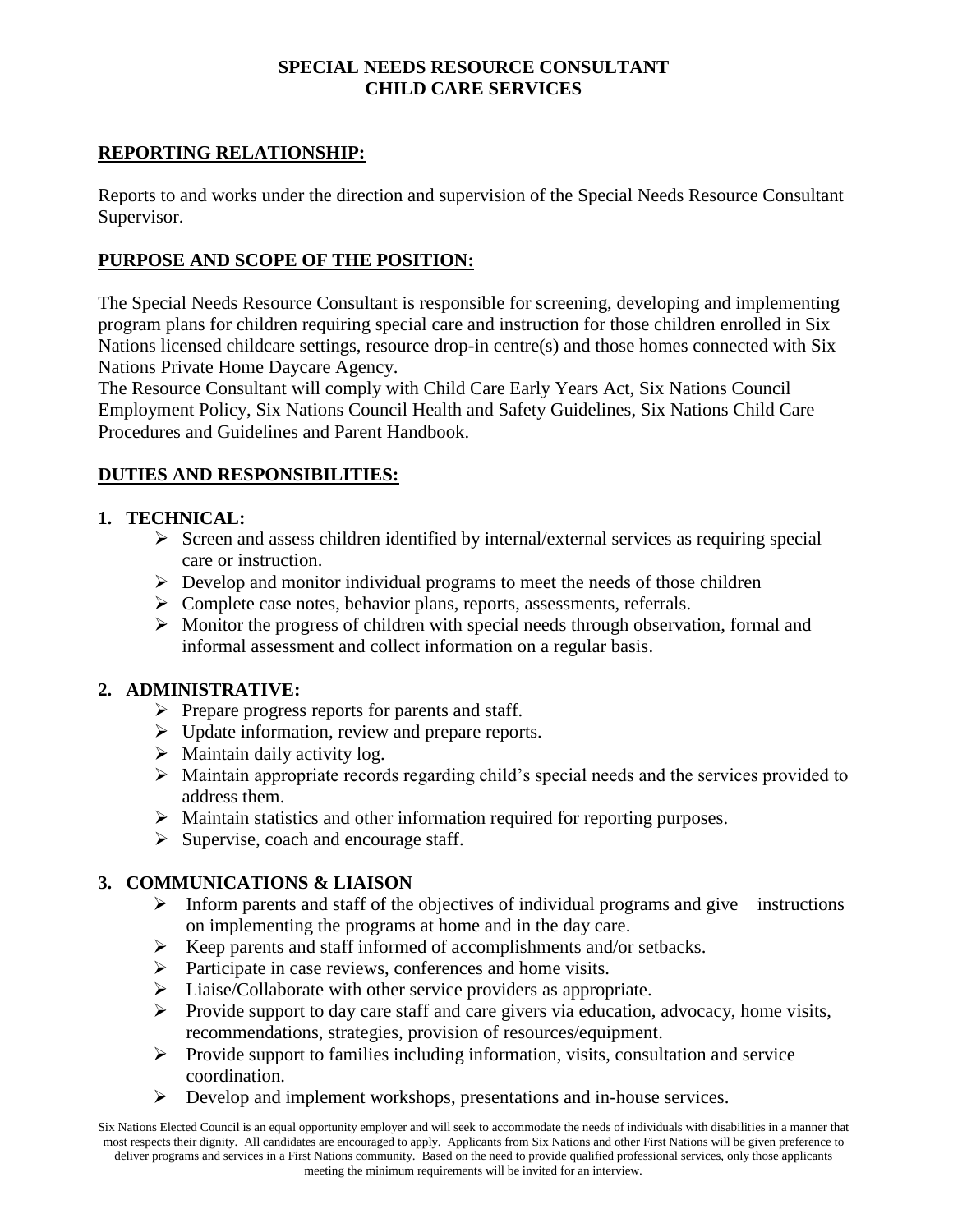- $\triangleright$  Act as a resource for co-workers, parents and students through in-office meetings, workshops, staff meetings or home visits.
- Attend and participate in regular staff meetings as required/directed.
- Attend training/workshops as required to ensure Continuous Professional Learning Plan (CPL) is maintained as according to the College of Early Childhood Educators

# **4. OTHER RELATED DUTIES:**

Any other related duties as assigned by the Special Needs Resource Consultant Supervisor which includes, but is not limited to, participation in the Six Nations Emergency Response Plan, Crisis Services and the Tragic Events Response Team

# **WORKING CONDITIONS:**

- $\triangleright$  Patience and flexibility working around children in the work environment
- $\triangleright$  Working in a climate-controlled environment
- $\triangleright$  Some after-hours participation for staff meetings, parent meetings, and other planned activities
- $\triangleright$  May involve some travel by car using own method of transportation
- $\triangleright$  Flexibility in work hours as required
- $\triangleright$  Lifting and moving furnishings, supplies, and equipment daily
- $\triangleright$  Provides service in varying locations
- $\triangleright$  Maintain Confidentiality.

# **WORKING RELATIONSHIPS:**

# With the Special Needs Resource Consultant Supervisor

Receives supervision, instruction, direction and guidance in planning, priorities and interactions to ensure tasks are done efficiently and effectively.

# With the Directors and Managers

Acting as a resource providing information and assistance in a cooperative and courteous manner.

# With the Community

Working in a cooperative and courteous manner that represents and promotes Six Nations Council and the Social Services Department

Familiar with Six Nations Council Employment and Health and Safety policies and procedures.

# **KNOWLEDGE AND SKILLS:**

# Minimum Qualifications

- $\triangleright$  Will have diploma/degree in Early Childhood Education from a recognized community college or university or equivalency as set by the Association of Early Childhood Educators Ontario or approved by the funding agency.
- $\triangleright$  Must be a registered member of the College of Early Childhood Educators.
- Will have a Resource Teacher Certificate or currently enrolled to receive such training.
- $\triangleright$  Will have a minimum two years working experience in an integrated child care setting.
- Will have Food Handlers Certificate or willing to obtain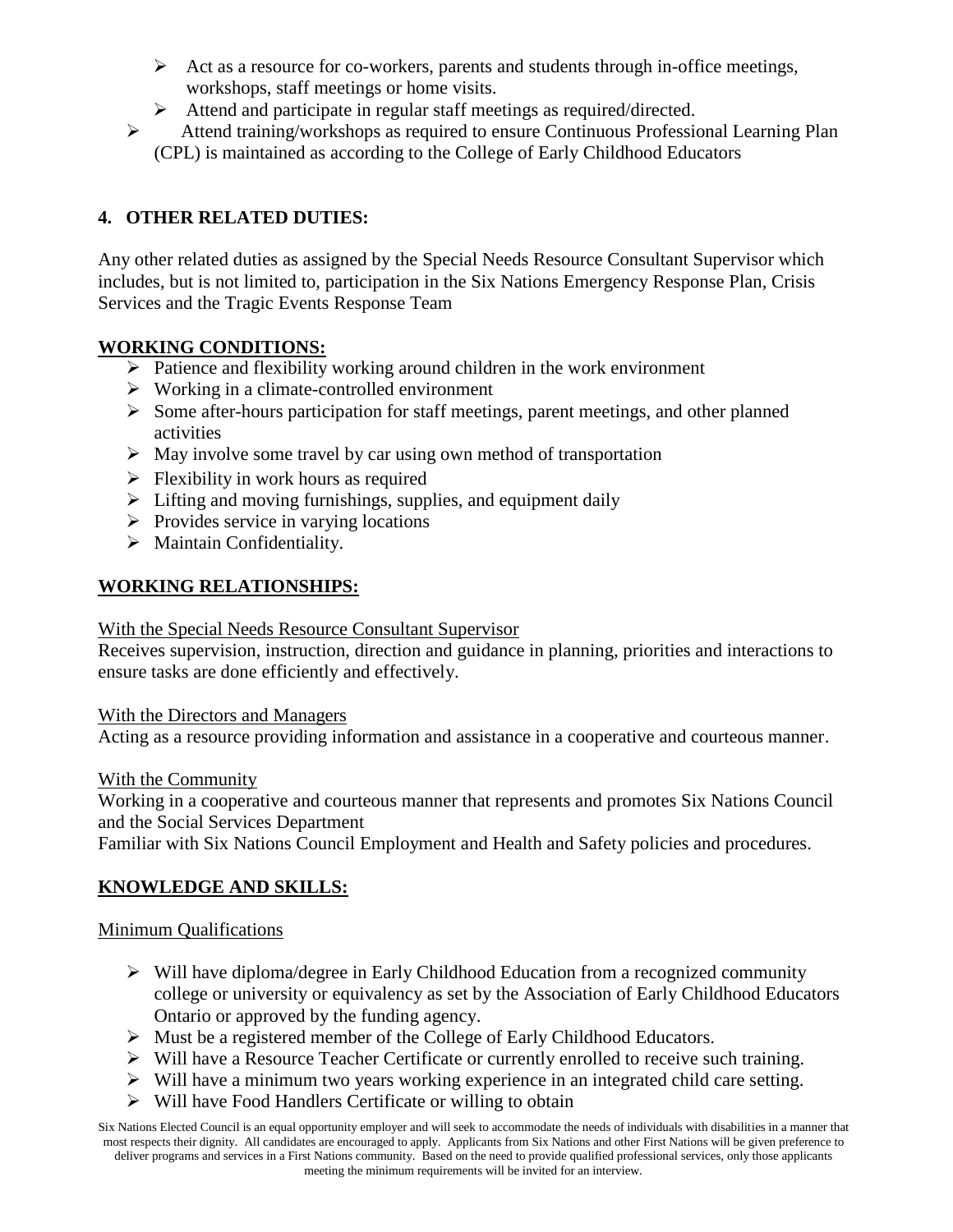- $\triangleright$  Must possess a valid class G Ontario Driver's License
- $\triangleright$  Must pass a criminal/vulnerable sector check
- $\triangleright$  Must sign and submit an offence declaration every calendar year in which a vulnerable sector check to be obtained
- $\triangleright$  Must submit and ensure immunizations are up to date
- Must submit a health assessment as according to Child Care Early Years Act
- $\triangleright$  Must have a valid first aid/CPR certificate or willing to obtain
- $\triangleright$  Must have good organizational skills
- $\triangleright$  Will be thoroughly familiar with the Child Care and Early Years Act
- $\triangleright$  Will have extensive knowledge of assessment tools, techniques and methods of screening tools

## Other Preferred Qualifications

- $\triangleright$  Excellent written and verbal communication skills
- $\triangleright$  Must have excellent organizational skills and an ability to work independently and as a strong leader, with respectable interpersonal skills
- $\triangleright$  Will be Native in preference to other applicants
- $\triangleright$  Ability to be patient, and have the ability to relate to children and adults with equal respect and dignity, regardless of life experiences, culture and values
- $\triangleright$  Will have knowledge of traditional culture
- $\triangleright$  Must have the ability to establish and maintain effective working relationships with children, parents, staff and professional consultants

# IMPACT OF ERROR:

Errors in judgment and in the conduct of duties could lead to loss of credibility, poor public relations, and public confusion, serious impacts on clients and staff, and legal liability to self and to Six Nations Council.

# CONTROL:

Works within the organizational structure and administrative policy and procedures established by the Six Nations of the Grand River Employment Policy, Child Care Services and the Six Nations Social Services values, principles and Mission statement.

Works within the policies and procedures established through service contract by the Six Nations Council and the funding agency (Ministry of Education) and within the legislation of the Early Years Act.

## **DISCLAIMER**

This document describes the position currently available and is only a summary of the typical functions of the position. It is not to be understood as an employment contract. The above job description is not an exhaustive list of the duties, responsibilities, working conditions or skills required for this position. Additional duties may be assigned. Six Nations Child Care Services reserve the right to modify job duties or the job description at any time.

## **SIGNATURE**

This is to acknowledge that I have received a copy of this job description and understand its content.